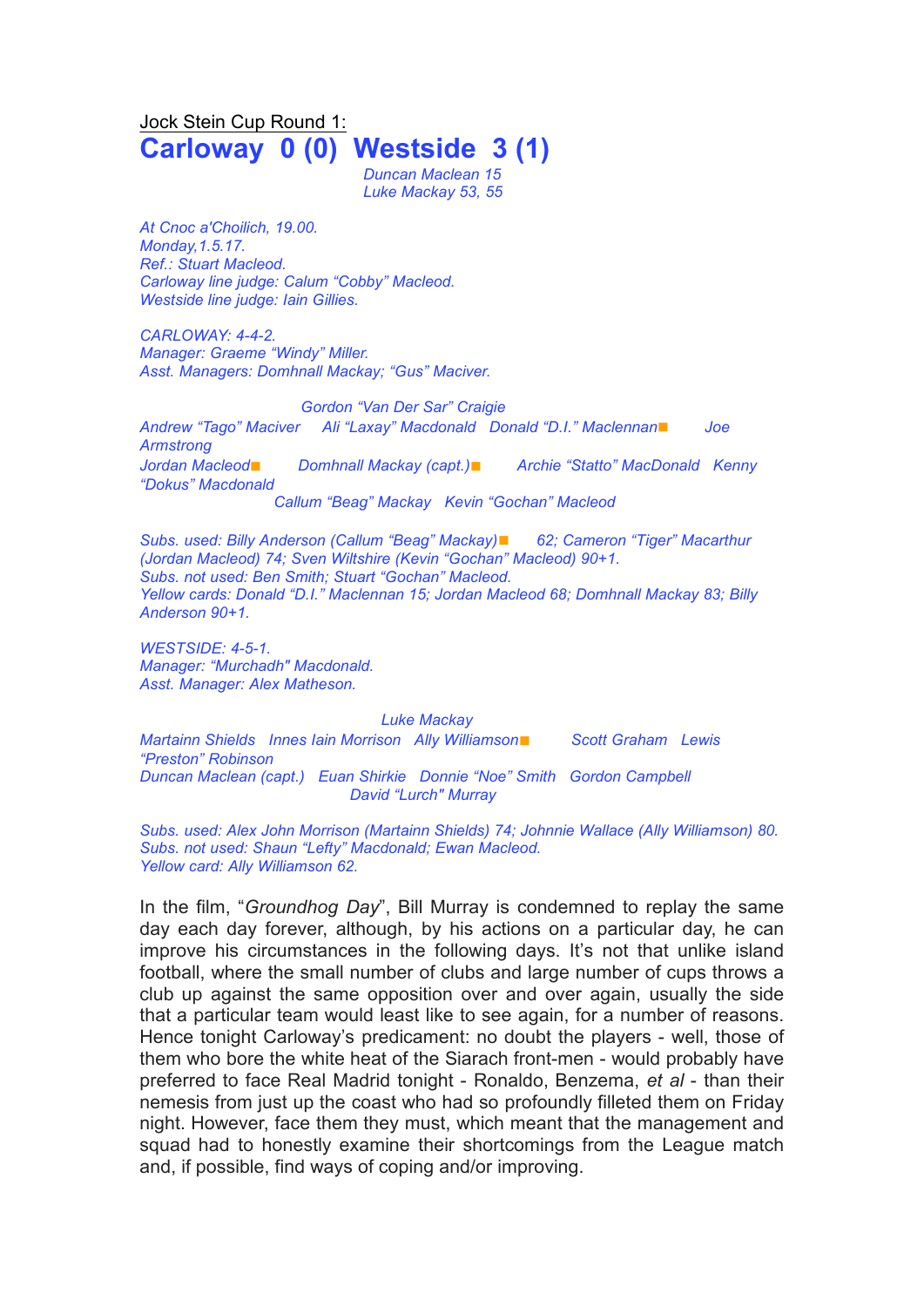Apart from Ali "Barvas" Macleod, side-lined with a nasty knee injury acquired 17 minutes into the game at Barvas, both squads looked remarkably similar to those of that match, and, assuming that West would not really see the need to alter their approach, "Windy's" not-so-easy task tonight was to arrange those available most effectively, talk up morale (which must have been lower than ankle-level), and talk tactics. No pressure then!!!!!

There was no shortage of threats to combat, judging from the ABC and League games: the pace of Mackay, Robinson, and Shields (and "Barvas"); the ingenuity of Morrison, and the aggressive forcing of Williamson, Graham, Campbell, plus the dead-ball expertise of their captain, Maclean.

Tonight David Beaton and Murdo "Squegg" Macleod were unavailable, so Gordon "Van Der Sar" Craigie deputized at the back, of course. Cameron "Tiger" Macarthur had endured a torrid time on the right versus Martainn Shields, so a different approach saw Andrew "Tago" Maciver withdrawn to right wing-back to pressure the dangerous speed-merchant and cross-ball expert, to sit on him and minimize the chances of the ball reaching his feet, facing Craigie, with space to run - which proved fatal on Friday.

This weakened the midfield, so the ever-tenacious Archie "Statto" MacDonald was moved rightwards to assist Domhnall Mackay in blocking Scott Graham and Ally Williamson, while Kenny "Dokus" Macdonald switched to the left to present Gordon Campbell with a problem and take some of the weight off Joe Armstrong behind him, facing Lewis "Preston" Robinson.

Pacy young-blood, Jordan Macleod, re-entered the fray at right midfield/wingman to stretch and test the Siarach back-line and the influential Kevin "Gochan" Macleod now supported the often-isolated Callum "Beag" Mackay in the centre up front in the hope that some form of effective strike force might finally be created. Ali "Laxay" Macdonald and Donald "D.I." Maclennan were assigned the onerous tasks of picking up Luke Mackay and Innes Iain Morrison as and when, although Mackay was on the latter's case much of the time also.

Unlike the ABC tie here last month, when Carloway were under pressure from the kick-off, both sides hit the ground running and the opening minutes were reminiscent of a mediaeval jousting contest as midfields fought for an early edge, at times literally. The Blues had learned from their two previous maulings that lying deep, both in defence and in midfield, allowing the main battle-line to play out 10 metres within their half, was inadvisable and pushed forward aggressively.

In 6 minutes "Statto" received the ball in the centre, then broke forward, leftish, into the West half, before supplying "Dokus" wide on the left. He checked, 20 metres from the line, and then sent across a high swinging rightfooter which "Lurch" was forced to touch onwards for a corner, under pressure. Six minutes later, na Gormaich almost took an astonishing lead. "Lurch" came out towards the edge of his box to boot the ball clear, down the centre of the park. The ball travelled through to Mackay, just inside his own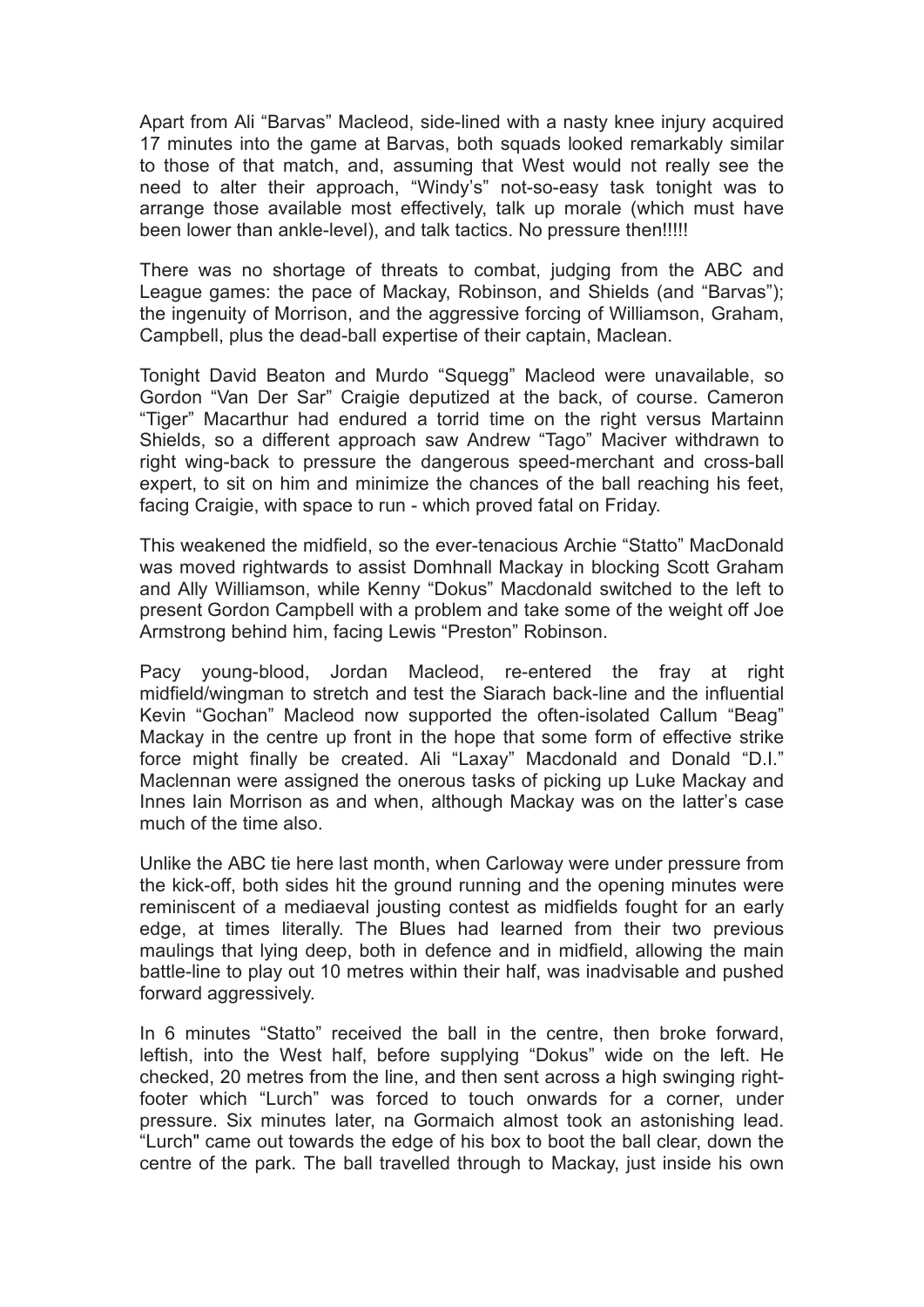half in the centre circle, and he instantly Garry Owen-ed the ball back in the direction of the keeper. "Lurch", retreating slowly to his goal, suddenly realised what might happen, dashed back, then stopped 10 metres out to collect the descending ball. However, the ball took an almighty bounce up into the air just in front of him then flew up over his head and bounced straight up off the top of the bar, came down, bounced once more off the top of the bar, then came down into a very grateful keeper's arms! Phew! What a goal that would have been!

Moments later, a disputed free-kick against "D.I.", for a foul on Morrison on the left edge of the Carloway box, led to the sweetest of left-foot strikes from the Siarach captain Duncan Maclean over the wall and high to Craigie's left (**0-1**).

In 18 minutes Williamson tried to exploit a shaken Carloway with a 30-metre drive in the centre but his powerful strike shot a foot wide of the left bar. A minute later a Mackay free-kick from the centre circle, just inside the West half, led to a melée within the Siarach box, as Maclean attempted to boot clear. Mackay was then blocked by Smith and Maclean, the ball rebounding to Macleod, who supplied "Dokus" to his left. "Dokus" moved towards the far bye-line, then twisted and turned left of Campbell before flighting over an inswinging ball but unfortunately it was overhit and went a metre over the bar.

The Blues' high octane pressing was certainly containing Morrison and Shields, something they had failed spectacularly to do at Barvas, and this in turn minimized the ammunition reaching Mackay. Around the half-hour two further Dokus free-kicks, both on the Carloway right, just inside the Siarach half, proved fruitless, the first a high curling left-footer falling short and past "Lurch's" left-hand post, the second hit long but just a metre too fast for "Statto" to connect by the far post.

In 38 minutes "D.I." won the ball in his own half and steamed forward on the right to send a nicely-flighted ball forward for Macleod to scamper down the wing behind Maclean. Sixteen metres from the bye-line, just outside the box, he spotted the keeper coming out towards him and cut the ball square past him, but the loose ball whizzing across the face of the goal found no takers and Shirkie booted it clear by the far post.

### **Half-time: Carloway 0 Westside 1**

Comparatively speaking, the half had been a moderate success in the art of containment but, despite seeing the whites of "Lurch's" eyes much more frequently than they had in their two previous confrontations, "Noe", Shirkie, and "Lurch" had rarely been scrambling. Macleod's pace and "Dokus's" trickery had also introduced occasional disquiet into the Siarach ranks but "Gochan" and "Beag" had rarely been able to capitalize. To come on stronger, of course, led to the increased risk that the lurking dangers at the other end, relatively controlled in those opening 45 minutes, might be that bit freer to roam.

However, any suggestion of complacency or belief that this half would be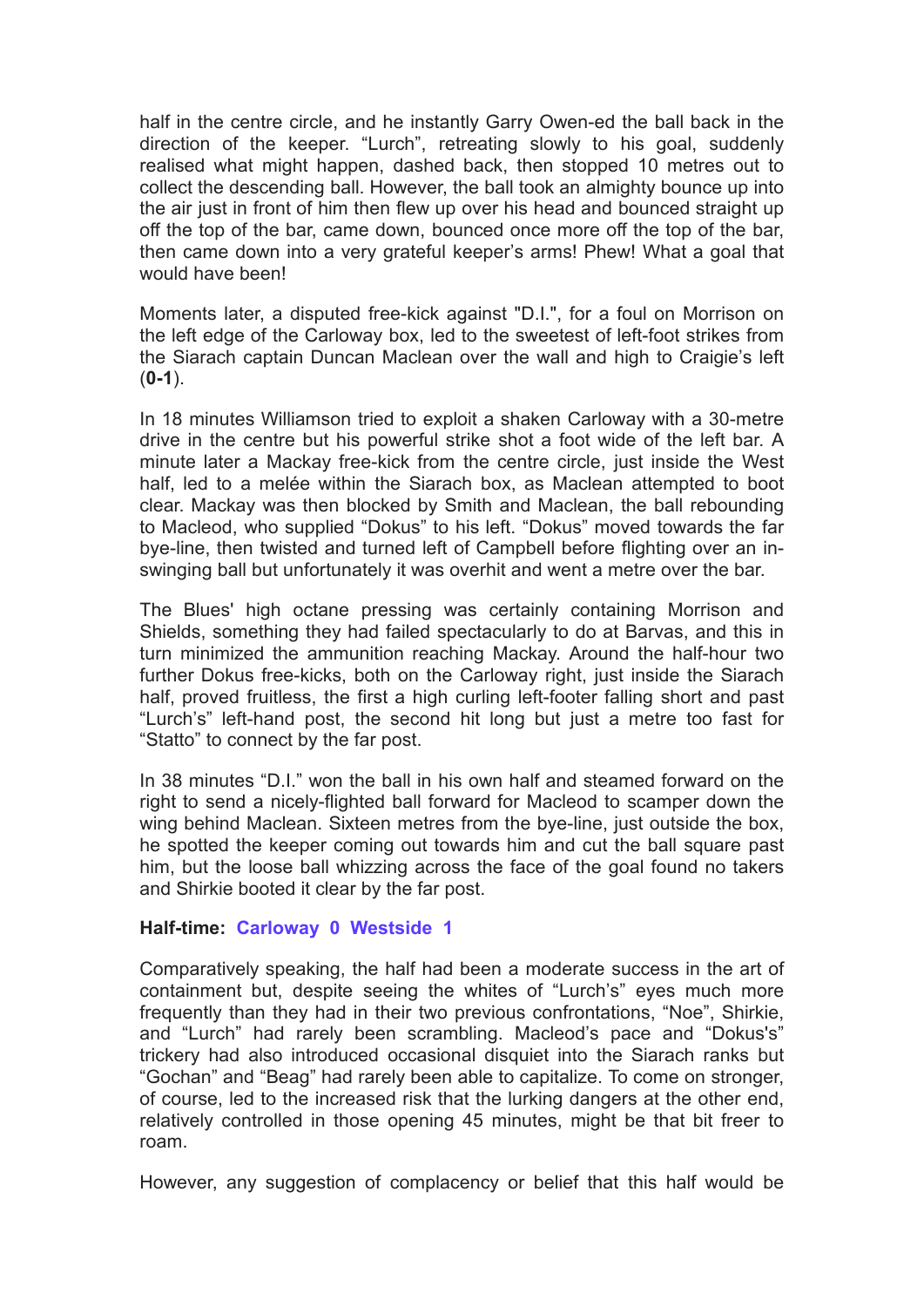more of the same was soon quashed as West re-appeared, clearly intending to up the tempo and establish clear daylight between the sides. Immediately, it almost became a whole lot worse for na Gormaich, with Mackay liberating Campbell down the right outside Armstrong. Twelve metres from the bye-line, he whipped across a high nasty cross which Craigie rushed out to seize by the far post. He seemed to have it, 8 metres out, but "Tago" rushing back to cover and jumping in front of him, disconcerted the keeper and the ball slipped downwards from his grasp as he fell and rolled outwards. Morrison fired the ball back in at the unguarded goal, "Laxay" blocked it, then Mackay, on the edge of the box, crashed a left-footer a foot over the right-side of the bar.

Six minutes later an enormous clearance downfield by Williamson sent "Laxay" and Mackay off in a desperate race towards the right side of the Carloway box for possession. The young star reached it first to send an immediate right-foot strike looping towards Craigie's goal but it zipped just outside his left-hand post. A minute later Morrison gathered the ball in the centre, midway within the Carloway half. Mackay and "Statto" immediately arrived to cover, but the elusive *trequartista* twisted away from them, then stepped back to send a beautiful chip into the right of the Blues' box. Robinson pounced on it but "Van Der Sar" did well to block his attempt with his right foot. The ball ricochetted high, back into the centre, where Mackay, on the edge of the box, let it drop before whacking it back towards Craigie, but was blocked by "D.I." As the rebound came back to him, he took his time to slot a careful right-foot daisy-cutter deep into the Carloway right-foot corner. A coolly executed strike! (**0-2**).

Seconds later, the tie was effectively settled. From the kick-off na Gormaich were rebuffed and the ball cleared down the West left. Just inside the Carloway half, Maclean and "Tago" tussled and the ball broke inwards and forward. Mackay collected it in the centre, midway within the Blues' half, but was challenged by "Laxay". He turned his marker beautifully as he moved leftwards and forward, then from 23 metres unleashed a screaming rightfooter high into Craigie's left-hand corner. An unstoppable cracker! (**0-3**).

Understandably, the pace now dropped as Carloway attempted a consolation goal, with West happy to let them come at them, then hit on the break. In 73 minutes a mighty Mackay free-kick, 10 metres within the Siarach half, on their left touch-line, was met on the volley by MacDonald, 12 metres from goal at the back post, but the ball flew square across goal without getting a touch. A minute later Mackay almost made it a deserved hat-trick broken play on the left ended allowed Maclean to send across a superb head-high diagonal which the young striker just failed to get enough weight, just inside the centre of the box, and his header went skiting off like lightning past the Blues' lefthand post.

Anderson then set up "Tago" down na Gormaich's left with the perfect ball over Campbell. Sixteen metres from goal, on the touch-line, he checked back, then cut in, but "Lurch" read his drive and beat it away at the near post. Unfortunately, "Tago" completely miscued his attempt on the rebound and the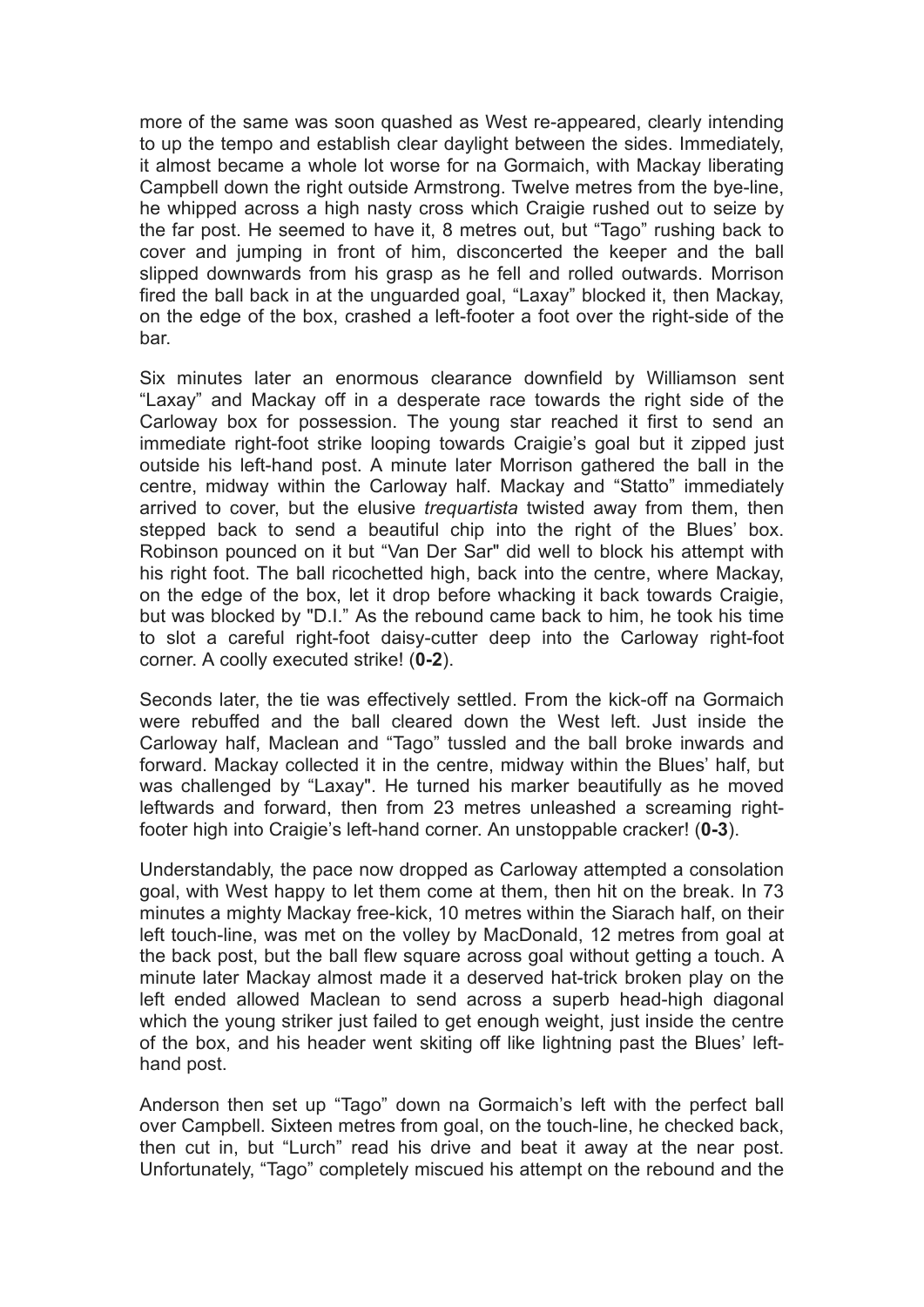ball was last seen heading along the Pentland Road.

As the clock ran down, "Windy" rolled the dice a few more times: Macleod was taken off; "Dokus" moved to the right; "Tiger" appeared at right wing-back and "Tago" came forward into midfield; and "Statto" moved left, but the effect was negligible. Indeed, in 80 minutes, it was almost four, as Robinson chased a breaking ball into Carloway's right corner. He played the ball back to Morrison who sent an inviting ball across the face of the goal. Craigie could only palm it onwards, and A.J. Morrison chased it, then sent it back to the surging Campbell who drove diagonally into the corner of the box. From 16 metres he fired the ball high over Craigie, but the goalie managed to get a palm to it, and touched it on to the bar, and away.

The final action saw Anderson free "Dokus" on the right to make the bye-line but his low cross was slightly deflected and "Tago", arriving in the centre, could only pull the ball round in an awkward right-foot hook which looped harmlessly into "Lurch's" hands.

## **Full-time: Carloway 0 (0) Westside 3 (1)**

For the home side, this was undeniably an improved performance on those in their previous two contests, more in terms of commitment and containment, despite the final result, which, perhaps, slightly flattered the opposition. Na Gormaich did not crumble when they went behind, nor when Mackay's stunning third crashed home. To their credit, the attitude of the squad and the management was, *"Forget it! Let's get back to work!*"

However, win the Barvas men did, and win they deserved. They managed to achieve three times what Carloway seem to have a sudden conspicuous problem doing - scoring. Once again, the number of clear-cut chances created by the Siarachs outnumbered that of na Gormaich. Indeed, in each of these three confrontations, West has looked likely to score each time they have entered the final quarter of the pitch.

Carloway have developed a recent problem of being unable to get into that area, never mind convert chances. Many options have been stationed in the central strike area: "Frazmac"; Callum "Beag"; "Statto"; "Dokus", but invariably the designated squad member has felt like Napoleon on Elba and largely abandoned the role, in order to go off in search of the ball. Generally, the Blues' midfield has had their hands so full dealing with their opposing numbers to supply those before and wide of them on a regular basis.

Nevertheless, the Blues' midfield were more successful tonight at stifling the assertive forcefulness of West's Graham and Williamson and supplying wide, and "Tago" had an outstanding game, generally nullifying the threat on the left. However, a side with West's range of quality - the pace of the three front runners; the creative elusiveness of Morrison (though quieter tonight); the explosive surges of "Preston"; and the slippery deadliness of Mackay, are bound to create multiple openings against any island side, however well the likes of players like "Laxay" and "D.I.' compete.